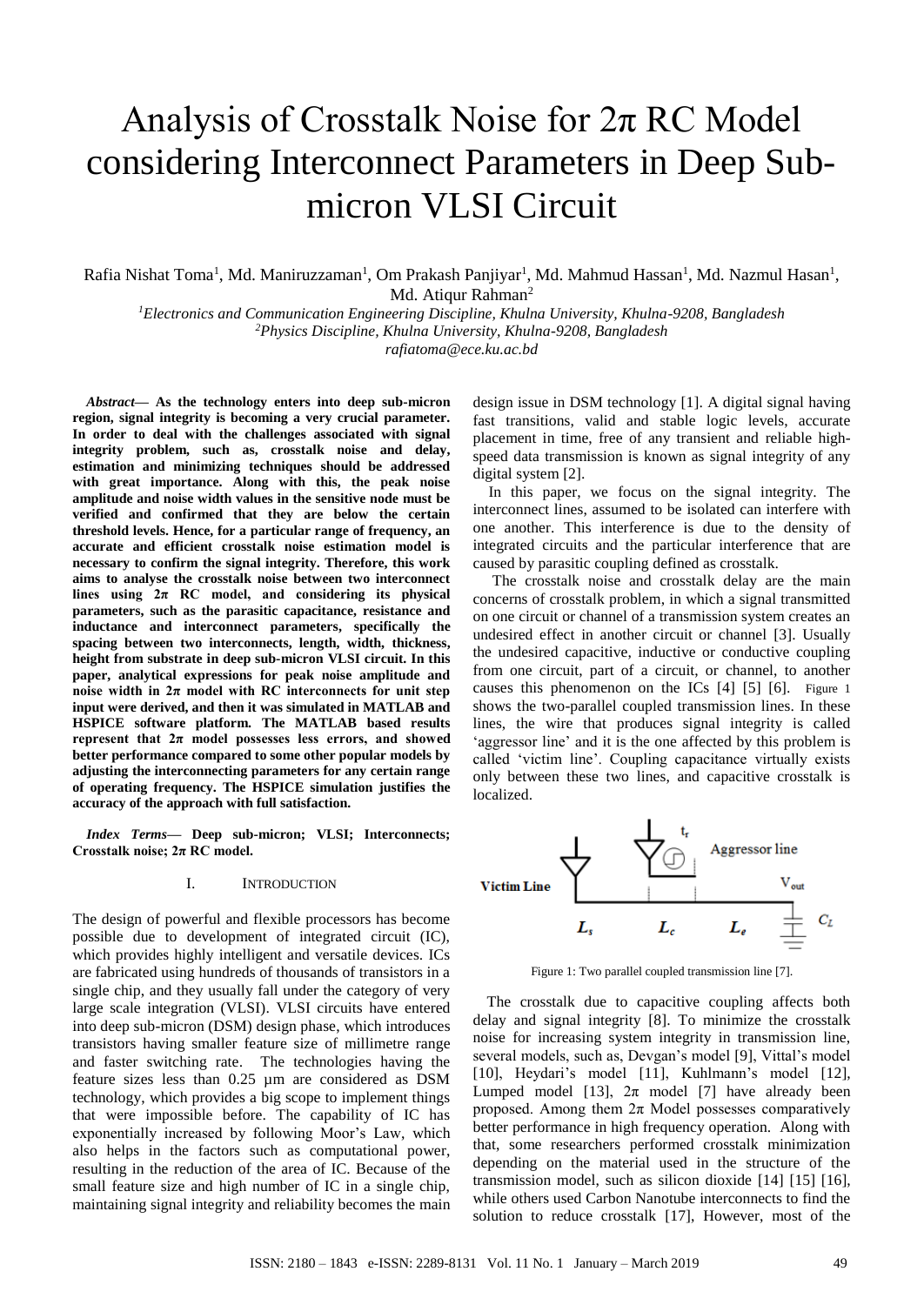authors did not show any explicit relations with interconnect parameters in their papers. Thus, the main objective of this work is to estimate the crosstalk noise in  $2\pi$  model RC interconnects, considering the calculation of noise amplitude and the width of the noise with respect to different parameters of interconnects, such as, length, width, thickness, height from substrate and spacing between two interconnects. For this purpose, analytical estimation and simulation using MATLAB and HSPICE software platform were conducted. The other objective of this work is to compare the results of this  $2\pi$  RC model with the results of other models mentioned earlier. It reveals that  $2\pi$  RC model is more effective and less complicated to implement than the other models.

#### II. MATERIALS AND METHODS

We first present the  $2\pi$  model for the estimation of crosstalk noise at the victim line, and then derive the analytical expressions for peak noise amplitude and noise width for unit step input at aggressor line, taking into account the substrate and coupling capacitance. We ccalculated the peak noise amplitude and noise width using MATLAB (R2012b) software platform, and then simulated  $2\pi$  model based circuit using HSPICE software platform.

As shown in [Figure 1,](#page-0-0) let the aggressor shown voltage pulse at the coupling location be a unit step input with transition time being  $t_r$ , and the interconnect length of the victim line before the coupling, at the coupling and after the coupling be *L*s, *L*<sup>c</sup> and *L*e, respectively.

The  $2\pi$  model is generated, as shown in [Figure 2](#page-1-0), to compute the crosstalk noise at the receiver [18]. The victim driver is modelled by effective resistance  $R_d$ . The coupling capacitance between aggressor and victim lines are modeled by  $C_x$ . And the aggressor and victim line is modeled by other RC parameters, such as, *C1*, *Rs*, *C2*, *R<sup>e</sup>* and *CL*. The coupling node (node 2) is set to be the centre of the coupling portion of the victim line.



Figure 2: Crosstalk  $2\pi$  RC noise model [18].

<span id="page-1-0"></span>

<span id="page-1-1"></span>Figure 3: Modified circuit of  $2\pi$  RC noise model of Figure 2.

This reduction of  $2\pi$  model is very useful while calculating the value of crosstalk noise at the receiver end. This model contains two  $\pi$  type RC circuits, known as  $2\pi$  RC model. One RC circuit is located before the coupling and the other is after the coupling. The resulting  $2\pi$  RC model is solved analytically in [18]. From [Figure 3](#page-1-1), we have the impedance at node 1, Z<sub>1</sub> satisfying the following relation

$$
Z_1 = R_d || X_{c1}
$$
  
\n
$$
\Rightarrow Z_1 = \frac{R_d}{1 + sR_dC_1}
$$
 (1)

According to [Figure 3,](#page-1-1) the impedance at coupling node 2,  $Z_2 = (Z_1 + R_s) \parallel X_{C_2} \parallel (R_e + X_{C_1})$ 

Here, 
$$
X_{C_L} = \frac{1}{j\omega C_L}
$$
 and  $X_{C_2} = \frac{1}{j\omega C_2}$ .

Applying  $s = j\omega$  in Equation (2), and using the value of  $Z_1$ from Equation (1),

$$
\Rightarrow \frac{1}{Z_2} = \frac{1 + sR_dC_1}{R_d + R_s + sR_dR_sC_1} + sC_2 + \frac{sC_L}{(sR_eC_L + 1)}
$$
(2)

[Figure 4](#page-1-2) is the modified circuit of [Figure 3,](#page-1-1) where  $Z_2$  is used.



Figure 4: Equivalent noise model circuit.

<span id="page-1-2"></span>The s-domain voltage  $V_2(s)$  at point 2, across the impedance Z<sup>2</sup> satisfying the following relation

$$
V_2(s) = \frac{Z_2}{Z_2 + \frac{1}{sC_x}} V_{agg}(s)
$$

$$
= \frac{C_s}{\sqrt{S_x}} V_{agg}(s)
$$

$$
V_2(s) = \frac{sC_x}{sC_x + \frac{1 + sR_dC_1}{R_d + R_s + sR_dR_sC_1} + sC_2 + \frac{sC_L}{sR_eC_L + 1}} V_{agg}(s)
$$
(3)

The output voltage  $V_{\text{out}}$  in the s-domain is

$$
V_{out}(s) = V_2(s) \frac{\frac{1}{sC_L}}{R_e + \frac{1}{sC_L}}
$$
  

$$
V_{out}(s) = V_2(s) \frac{1}{sC_L R_e + 1}
$$
 (4)

,

K

2

Substituting  $Z_1$ ,  $Z_2$ , and  $V_2$ (s) into  $V_{out}$  (s) yields, sC x

$$
V_{out}(s) = \frac{\overline{sR_e C_L + 1}}{s(C_x + C_2) + \frac{1 + sR_d C_1}{R_d + R_s + sR_d R_s C_1} + \frac{sC_L}{sR_e C_L + 1}} V_{agg}(s)
$$
  
Let,  $R_d R_s C_1 C_x = K_1$ ,  $R_d R_s C_1 C_1 R_e (C_x + C_2) = K_2$ ,  $a_2 = \frac{C_x (R_d + R_s)}{r}$ 

 $\Rightarrow$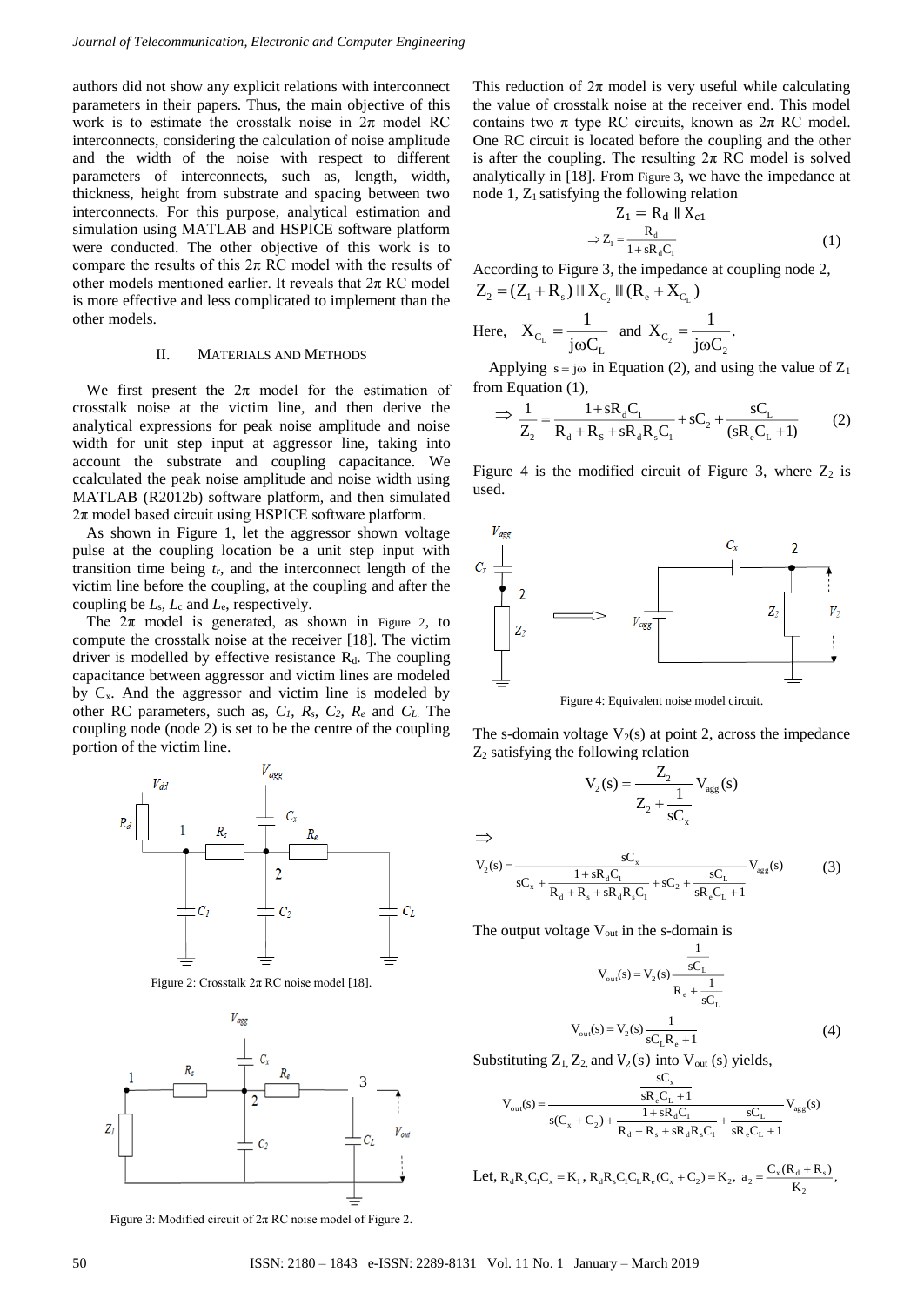$$
a_2 = \frac{K_1}{k_2}, b_1 = \frac{(C_x + C_2)(R_d + R_s) + (R_d C_1 + C_L R_e) + C_L (R_d + R_s)}{K_2},
$$
  
\n
$$
b_2 = \frac{(C_x + C_2)(R_d R_s C_1 + C_L R_e) + (R_d R_e C_1 C_L + R_d R_s C_1 C_L)}{K_2}
$$
 and  
\n
$$
b_0 = \frac{1}{K_2}.
$$

Then,

$$
V_{out}(s) = \frac{a_2 s^2 + a_1 s}{s^2 + b_2 s^2 + b_1 s + b_0} V_{agg}(s)
$$
 (5)

Now, let the aggressor voltage with unit step input and the normalized value is,  $V_{dd} = 1$ , be

$$
V_{\text{agg}} = \begin{cases} 1 & t \ge 0 \\ 0 & \text{Otherwise} \end{cases}
$$

And its s-domain representation is  $V_{\text{agg}}$  $V_{\text{agg}}(s) = \frac{1}{s}$ .

*A. Noise amplitude calculation:* Using dominant-pole approximation m*et*hod [7] in Equation (5), we obtain

$$
V_{out}(s) = \frac{a_1 s}{b_1 s + b_0} \times \frac{1}{s}
$$
  

$$
V_{out}(s) = \frac{a_1}{b_1 s + b_0}
$$
 (6)

$$
V_{out}(s) = \frac{C_x(R_d + R_s)}{(C_x + C_2)(R_d + R_s) + (R_dC_1 + C_LR_e) + C_L(R_d + R_s)s + 1}
$$
  

$$
V_{out}(s) = \frac{t_x}{t_v(s + \frac{1}{t_v})}
$$
(7)

Here,  $C_{\rm x}$  ( $R_{\rm d}$  +  $R_{\rm s}$  ) = t<sub>x</sub> (8)

and  $(C_x + C_2)(R_d + R_s) + (R_d C_1 + C_L R_e) + C_L (R_d + R_s) = t_v$ (9) The term  $t_x$  represents the RC delay term from the upstream resistance of the coupling element times the coupling capacitance. The term  $t_v$  represents distributed Elmore delay [19] of victim line. The output voltage shown in Equation (7) can be expressed in time domain as given in Equation (10).

$$
V_{out}(s) = \frac{t_x}{t_v} e^{\frac{-t}{t_v}}, \text{ where } t \ge 0
$$
 (10)

From the noise expression shown in Equation (10), it is evident that noise monotonically decreases as  $t \geq 0$ . The value of noise will be maximum at  $t = 0$ . This maximum value of noise can be calculated by putting  $t = 0$  in Equation (10).

$$
V_{out}(s) = \frac{t_x}{t_y}
$$
 (11)

Let, thickness (e), width (w), height from substrate (h) and distance between two metal tracks(d) of interconnected metals used for aggressor and victim line are the same.

According to [8], the expression of substrate capacitance can be written as

$$
(C_1 = C_2 = C_L = \varepsilon_0 \varepsilon_r \left[ 1.13 \left( \frac{w}{h} \right) + 1.443 \left( \frac{w}{h} \right)^{0.11} + 1.475 \left( \frac{e}{h} \right)^{0.425} \right] \tag{12}
$$

According to [8], the expression of coupling capacitance can

$$
C_x = \varepsilon_0 \varepsilon_r \left( \left( \frac{w}{h} \right)^{0.32} + 1.82 \left( \frac{e}{h} \right)^{0.18} \right) \left( \frac{d}{h} + 0.43 \right)^{-1.38}
$$
(13)

Let the metal used for aggressor and victim lines be counted as squares. Then, according to [14],

The sheet resistance of metal (R<sub>S</sub>) = 
$$
\frac{\rho}{e}
$$
. (14)

The total resistance of metal, 
$$
R = \frac{\rho L}{ew}
$$
 (15)

From Equations (8), (9), (12), (13), (14) and (15), the expression of  $t_x$  and  $t_y$  can be written as,

$$
t_x = 2 \frac{\rho L}{ew} \epsilon_0 \epsilon_r \left( \left( \frac{w}{h} \right)^{0.32} + 1.82 \left( \frac{e}{h} \right)^{1.08} \right) \left( \frac{d}{h} + 0.43 \right)^{-1.38}
$$
 (16)

And

$$
t_{v} = 2 \frac{\rho L}{ew} \epsilon_{0} \epsilon_{r} \left\{ \left[ \left( \left( \frac{w}{h} \right)^{0.32} + 1.82 \left( \frac{e}{h} \right)^{1.08} \right) \left( \frac{d}{h} + 0.43 \right)^{-1.38} \right] + \left[ 3 \left[ 1.13 \left( \frac{w}{h} \right) + 1.443 \left( \frac{w}{h} \right)^{0.11} + 1.475 \left( \frac{e}{h} \right)^{0.425} \right] \right\}
$$
(17)

From the maximum amplitude of noise, as shown in Equation (11), it is written with the inclusion of the interconnect thickness (e), width (w), height from substrate (h) and distance between two metal tracks(d) of aggressor and victim lines using Equations (16) and (17),

$$
u_2 = \frac{k_1}{k_1} \cdot b_2 = \frac{(C_2 + C_2)(R_2 + C_1 + C_1)(R_1 + C_2 + C_1)(R_2 + C_2)(R_1 + R_1)(R_2 + C_2)(R_1 + R_1)(R_2 + C_2)(R_1 + R_1)(R_2 + C_2)(R_1 + R_1)(R_2 + C_2)(R_1 + R_1)(R_2 + C_2)(R_1 + R_1)(R_2 + C_1)(R_1 + R_1)(R_2 + C_1)(R_1 + R_1)(R_2 + C_1)(R_1 + R_1)(R_1 + R_1)(R_1 + R_1)(R_1 + R_1)(R_1 + R_1)(R_1 + R_1)(R_1 + R_1)(R_1 + R_1)(R_1 + R_1)(R_1 + R_1)(R_1 + R_1)(R_1 + R_1)(R_1 + R_1)(R_1 + R_1)(R_1 + R_1)(R_1 + R_1)(R_1 + R_1)(R_1 + R_1)(R_1 + R_1)(R_1 + R_1)(R_1 + R_1)(R_1 + R_1)(R_1 + R_1)(R_1 + R_1)(R_1 + R_1)(R_1 + R_1)(R_1 + R_1)(R_1 + R_1)(R_1 + R_1)(R_1 + R_1)(R_1 + R_1)(R_1 + R_1)(R_1 + R_1)(R_1 + R_1)(R_1 + R_1)(R_1 + R_1)(R_1 + R_1)(R_1 + R_1)(R_1 + R_1)(R_1 + R_1)(R_1 + R_1)(R_1 + R_1)(R_1 + R_1)(R_1 + R_1)(R_1 + R_1)(R_1 + R_1)(R_1 + R_1)(R_1 + R_1)(R_1 + R_1)(R_1 + R_1)(R_1 + R_1)(R_1 + R_1)(R_1 + R_1)(R_1 + R_1)(R_1 + R_1)(R_1 + R_1)(R_1 + R_1)(R_1 + R_1)(R_1 + R_1)(R_1 + R_1)(R_1 + R_1)(R_1 + R_1)(R_1 + R_1)(R_1 + R_1)(R_1 + R_1)(R_1 + R_1)(R_1 + R_1)(R_1 + R_1)(R_1 + R_1)(R_1 + R_1)(R_1 + R_
$$

The noise expression shown in Equation (10) can also be written including interconnect thickness (e), width (w), height from substrate (h) and distance between two metal tracks (d) of aggressor and victim lines using Equations (16), (17) and (18), i.e.,

J

h

 $\frac{w}{h}$  +1.82  $\frac{e}{h}$ 

I I

I l )<br>|<br>|

l

– + 0.43<br>h d

$$
V_{\text{max}} = \frac{t_x}{t_y} e^{\frac{-t}{t_y}}, \text{where } t \ge 0.
$$

L L  $\overline{\phantom{a}}$ l

w

L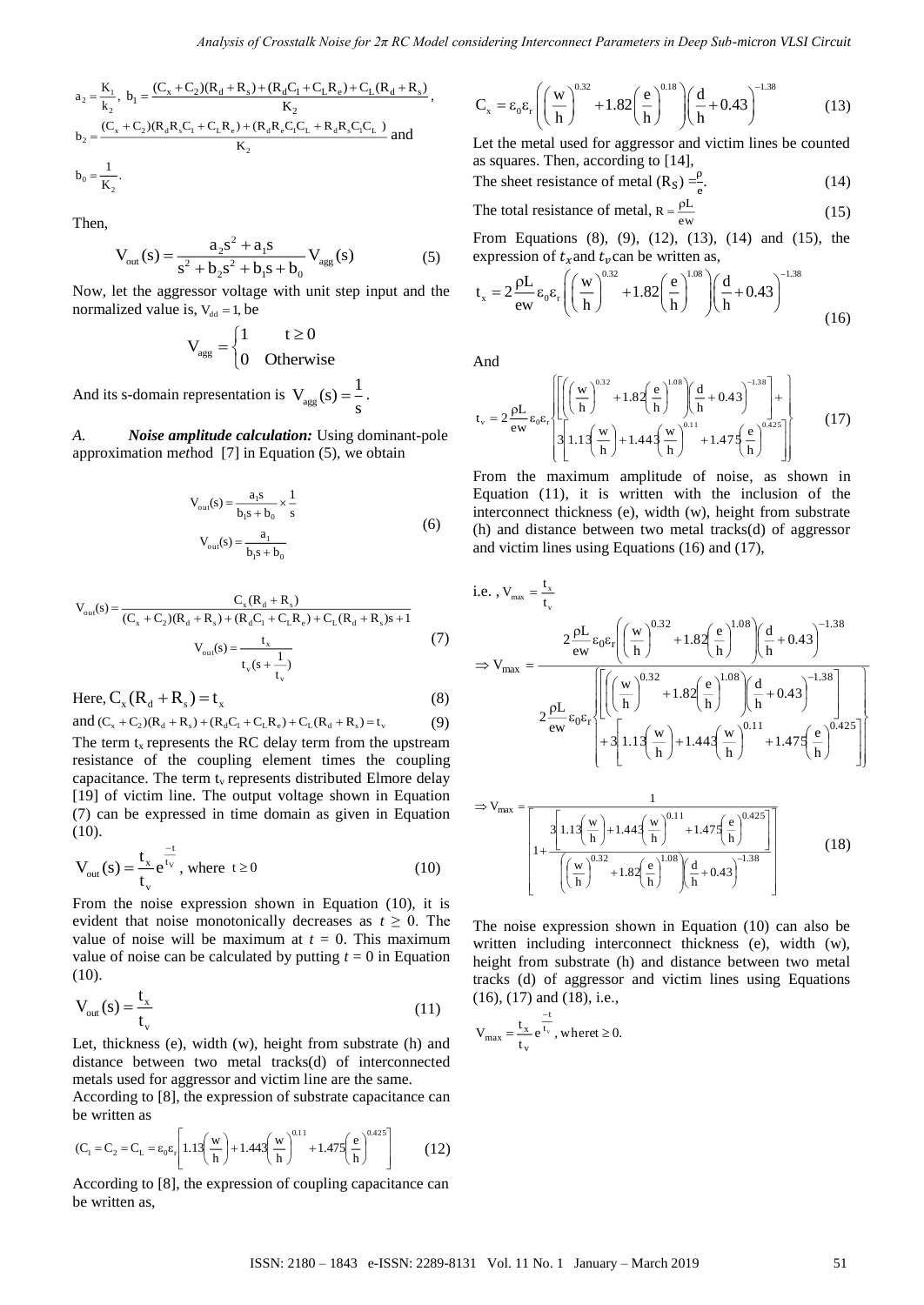$$
\Rightarrow V_{out}(t) = \frac{1}{\left[1 + \frac{3\left[1.13\left(\frac{w}{h}\right) + 1.443\left(\frac{w}{h}\right)^{0.11} + 1.473\left(\frac{e}{h}\right)^{0.425}\right]\right]}
$$

$$
\left[\left(\frac{w}{h}\right)^{0.32} + 1.82\left(\frac{e}{h}\right)^{1.08}\right)\left(\frac{d}{h} + 0.43\right)^{-1.38}}
$$

$$
\left[\frac{2\frac{pL}{ew}\epsilon_v\epsilon_v}{\left[\left(\left(\frac{w}{h}\right)^{0.2} + 1.82\left(\frac{e}{h}\right)^{0.8}\right)\left(\frac{d}{h} + 0.43\right)^{-1.38}}\right]\right]
$$
(19)

*B. Noise width calculation:* The noise width for a noise pulse is defined to be the length of time interval so that the noise spike voltage V is larger than or equal to  $V_t$ .

Here  $V_t$  represents the threshold voltage. Now from Equation (10),

$$
V_{\text{max}} = \frac{t_x}{t_v} e^{\frac{-t}{t_v}}
$$
  
\n
$$
t = t_v \ln\left(\frac{1}{V_{\text{out}}} \cdot \frac{t_x}{t_v}\right)
$$
 (20)

Thus, noise width is calculated by the width of time interval between  $t_1$  and  $t_2$ .

Here  $t_1$  = initial time = 0

And  $t_2$  is the time when noise voltage is equal to the threshold voltage  $V_t$ .

The value of  $t_2$  can be calculated using Equation (19). Hence,  $t_2$  can be derived as,

$$
t_2 = t_v \ln\left(\frac{1}{V_t} \cdot \frac{t_x}{t_v}\right)
$$

Noise width is given by,

$$
\mathbf{t}_{\text{width}} = \mathbf{t}_2 - \mathbf{t}_1 = \mathbf{t}_2 - \mathbf{0} = \mathbf{t}_2
$$
\n
$$
\mathbf{t}_{\text{width}} = \mathbf{t}_v \ln \left( \frac{1}{\mathbf{V}_t} \cdot \frac{\mathbf{t}_x}{\mathbf{t}_v} \right) \tag{21}
$$

In this paper, we assume the value of threshold voltage  $V_t$  to be half of the value of the peak noise voltage  $V_{\text{max}}$  [7].

i.e., 
$$
V_t = \frac{V_{\text{max}}}{2}
$$
 (22)

Now from Equations (11), (20) and (21),

$$
t_{width} = t_v \ln(2) = 0.69t_v \tag{23}
$$

Equation (23) represents the expression of the width of the noise voltage waveform. For unit step input, note that when the time increases beyond *t2*, the noise voltage becomes very less. This can be expressed clearly by some noise amplitude versus noise width plots.

From Equations (17) and (23), the expression of width of noise voltage waveform can be written as

$$
t_{width} = 0.69\left[2 \frac{\rho L}{ew} \epsilon_0 \epsilon_r \left[ \left[ \left( \left( \frac{w}{h} \right)^{0.32} + 1.82 \left( \frac{e}{h} \right)^{1.08} \right) \left( \frac{d}{h} + 0.43 \right)^{-1.38} \right] + 3 \left[1.13 \left( \frac{w}{h} \right) + 1.443 \left( \frac{w}{h} \right)^{0.11} + 1.475 \left( \frac{e}{h} \right)^{0.425} \right] \right] \right]
$$

$$
\Rightarrow t_{\text{width}} = 1.38 \frac{\rho L}{ew} \epsilon_0 \epsilon_r \left\{ \left[ \left( \left( \frac{w}{h} \right)^{0.32} + 1.82 \left( \frac{e}{h} \right)^{1.08} \right) \left( \frac{d}{h} + 0.43 \right)^{-1.38} \right] \right\}
$$
  

$$
\Rightarrow t_{\text{width}} = 1.38 \frac{\rho L}{ew} \epsilon_0 \epsilon_r \left\{ 1.1 \left( \frac{w}{h} \right) + 1.44 \left( \frac{w}{h} \right)^{0.11} + 1.47 \left( \frac{e}{h} \right)^{0.425} \right] \right\}
$$
(24)

This expression represents the width of the noise voltage with respect to time.

### III. RESULTS AND DISCUSSION

The estimation of noise voltage is very important to measure the system performance. To estimate the noise voltage across the victim line, noise amplitude versus distance between two interconnects has been plotted, as seen in [Figure 5](#page-3-0), using Equation (18) and keeping the aspect ratio (w/h) constant. The figure shows that increasing the distance between interconnects decreases the noise amplitude and vice versa. In the plot, X-axis represents the distance between interconnects in meter, and Y- axis represents the maximum amplitude of noise voltage in volt. Thus, this result shows that noise amplitude is inversely proportional to the distance between interconnects.



<span id="page-3-0"></span>Again noise amplitude versus aspect ratio of interconnect has been plotted to estimate noise amplitude, using Equation (18), keeping the distance between interconnects constant, as seen in [Figure 6](#page-3-1). In the plot, X-axis represents the aspect ratio (dimensionless) and Y- axis represents the maximum amplitude of noise voltage in volt. The plot in [Figure 6](#page-3-1) shows that increasing the aspect ratio of interconnects decreases the noise amplitude and vice versa reveal that noise amplitude is inversely proportional to the aspect ratio of interconnects.



Then output noise voltage with respect to time for unit step input is plotted in [Figure 7,](#page-4-0) using Equation (19) when  $2\pi RC$  model is used, taking into account the different values of width, height, thickness, spacing between interconnects, length of interconnects. The figure shows the output noise voltage developed at the victim line for the application of unit step input in aggressor line when  $2\pi$  RC model is considered. In the plot, X-axis represents the time in second and Y-axis represents the noise voltage in volt. The figure expresses that the amplitude of the noise voltage gradually decreases with respect to time. The maximum amplitude of this noise voltage is 0.266 volt.

I I I

<span id="page-3-1"></span>I I I ነ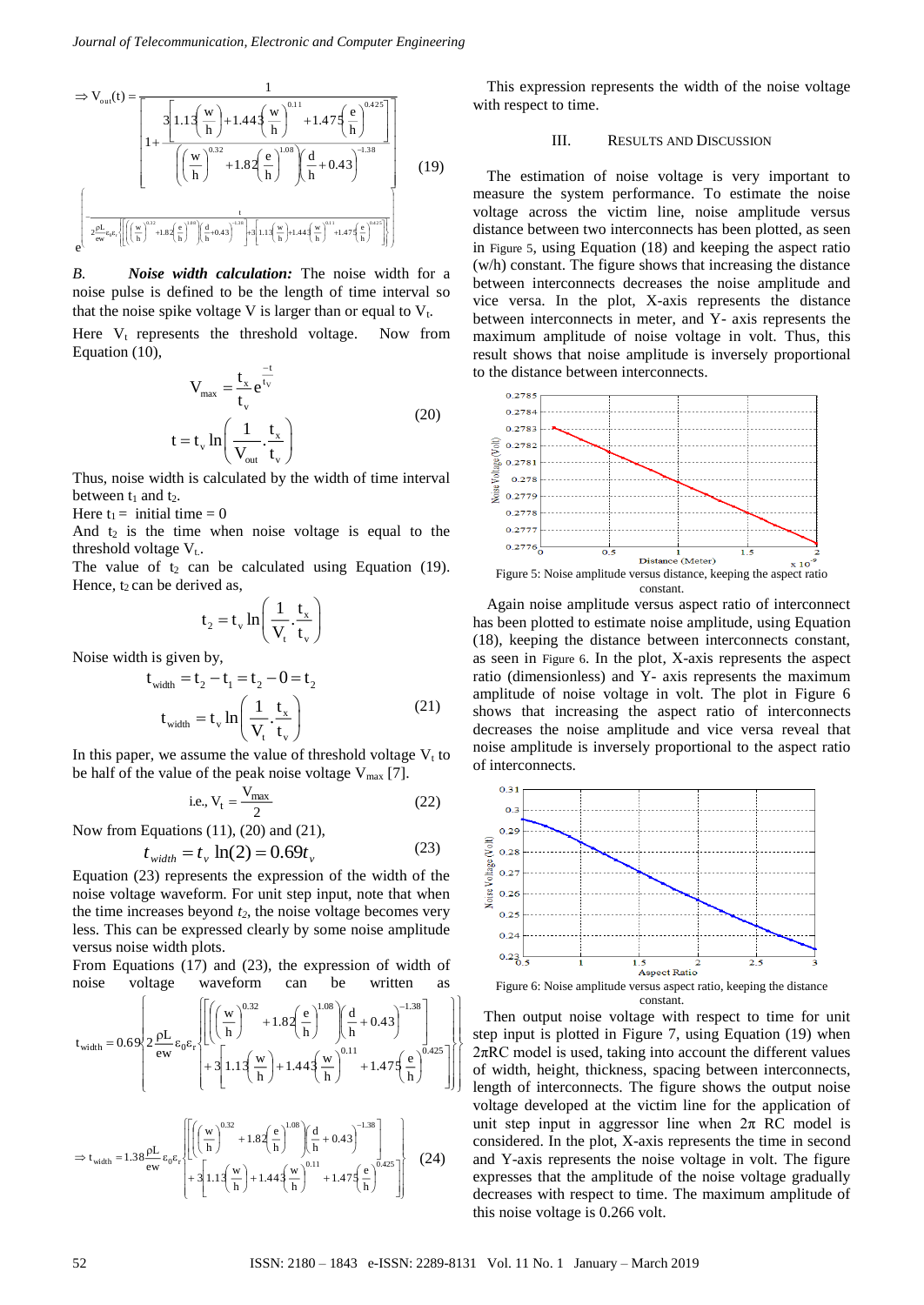

<span id="page-4-0"></span>After that, the  $2\pi$  RC model of [Figure 3](#page-1-1) is designed with HSPICE simulator for 180 nm technology. The extracted values for the parameters R and C are given in Table 1.

Table 1 Values of R and C for 180 nm technology [20]

| <b>Parameters</b>         | Value/m        |
|---------------------------|----------------|
| Resistance $(R)$          | 120 k $\Omega$ |
| Capacitance $(C)$         | 240 pF         |
| Coupling Capacitance (Cc) | 681 pF         |

In HSPICE software platform, we simulated the  $2\pi$  model with unit step impulse at aggressor line using different parameters' values of interconnection. [Figure 8](#page-4-1) represents the result of input impulse provided to the aggressor line and output noise at the victim line, which is obtained by simulating  $2\pi$  model in HSPICE software platform. Based on Figure 8, the unit step impulse is applied to the aggressor line resulting in the development of aggressor voltage across aggressor capacitor. This effect also results in a new development of voltage across victim capacitor. After some time, the capacitor starts discharging and goes to its initial state. We applied transient condition and measured the results with HSPICE software, as shown in Table 1.

The SPICE plot shown in [Figure 8](#page-4-1) represents the input unit step voltage and noise voltage across the victim capacitor combined. In the plot, red line represents the input unit step and blue is the noise voltage (node 3).



<span id="page-4-1"></span>Figure 8: Input unit step voltage and developed noise voltage at the victim capacitor.

The values of different parameters, namely the width of wire (w), thickness of wire (e), spacing between two wires (d), height of interconnects from substrate (h), and length of wires (L) were calculated. Finally, the peak noise was estimated for each set of physical parameters, which are given in Table 2.

Table 2 Estimation of output peak noise voltages for  $2\pi$  RC models

| SI.<br>No | $(\mathbf{w})$<br>$\mu$ m | (h)<br>μm | (e)<br>μm | (d)<br>$\mu$ m | (w/h) | (L)<br>mm | $\overline{\mathbf{V}}_{\text{max}}$<br>(Volts) |
|-----------|---------------------------|-----------|-----------|----------------|-------|-----------|-------------------------------------------------|
| 01        | 1.173                     | 1.173     | 0.117     | 0.1            | 1.0   | 1.2       | 0.282                                           |
| 02        | 0.645                     | 0.810     | 0.080     | 0.3            | 0.8   | 2.0       | 0.287                                           |
| 03        | 1.230                     | 1.118     | 0.011     | 0.2            | 1.1   | 0.8       | 0.277                                           |
| 04        | 0.460                     | 0.511     | 0.05      | 0.52           | 0.9   | 1.6       | 0.284                                           |
| 05        | 0.860                     | 0.573     | 0.114     | 0.10           | 1.5   | 2.0       | 0.282                                           |
| 06        | 1.110                     | 0.925     | 1.026     | 0.2            | 1.2   | 2.0       | 0.301                                           |
| 07        | 1.133                     | 1.890     | 0.184     | 0.4            | 0.6   | 2.0       | 0.291                                           |
| 08        | 1.314                     | 3.285     | 0.327     | 0.2            | 0.4   | 2.0       | 0.250                                           |
| 09        | 0.360                     | 1.800     | 0.180     | 0.1            | 0.2   | 0.7       | 0.270                                           |
| 10        | 0.523                     | 1.740     | 0.346     | 0.6            | 0.3   | 2.0       | 0.312                                           |

We analysed the performance of different models by varying the values of physical parameters, while keeping the passive elements constant, as given in Table 1. For this analysis, the noise amplitude expression Equation (18) has been used. The MATLAB software was initially used for simulation and the result demonstrated the accuracy of the  $2\pi$  RC model, when calculating the peak noise amplitude of two capacitively coupled interconnects for a unit step input at the aggressor line. We have analysed Devgan model [9], Vittal model [10], Heydari model [11] and  $2\pi$  models [7] [18] using the method described above, and found similar results for peak noise at the victim line, as reported in their works.

Estimation of the noise voltage peak and width with the values of different physical parameters can play a great role to improve the system performance in DSM technology. We found that the use of these values help us to identify the physical parameters to calculate peak noise in victim line, which is very effective to reduce noise in the transmission line for the existing models, and  $2\pi$  model possesses better result by this new approach in comparison to the other models.

We then calculated the peak noise widths. Table 3 gives the result of peak noise widths  $(t_{width})$  for the victim line by using both analytical and simulation methods respectively. İn this table, it is clearly seen that noise width of our simulation is quite similar to the noise width of the analytical  $2\pi$  RC model. Therefore, it is concluded that the length of time interval of spike voltage is comparable, causing less effect of crosstalk for small interval of time.

Table 3 Summary of results for noise width

| SI.<br>No | (w)<br>µm | (h)<br>µm | (e)<br>µm | (d)<br>Mm | (w/h) | (L)<br>µm      | twidth<br>(Anal.)<br>$(\mu$ sec $)$ | twidth<br>[HSPICE]<br>$(\mu$ sec $)$ |
|-----------|-----------|-----------|-----------|-----------|-------|----------------|-------------------------------------|--------------------------------------|
| 01        | 1.173     | 1.173     | 0.117     | 0.1       |       | 1.2            | 0.9154                              | 1.25                                 |
| 02        | 0.645     | 0.810     | 0.080     | 0.3       | 0.8   | $\overline{2}$ | 2.2930                              | 1.29                                 |
| 03        | 1.230     | 1.118     | 0.011     | 0.2       | 1.1   | 0.8            | 5.6164                              | 2.00                                 |
| 04        | 0.460     | 0.511     | 0.051     | 0.52      | 0.9   | 1.6            | 3.1552                              | 2.77                                 |
| 05        | 0.860     | 0.573     | 0.114     | 0.1       | 1.5   | $\overline{c}$ | 2.7535                              | 3.00                                 |
| 06        | 1.110     | 0.925     | 1.026     | 200       | 1.2   | $\overline{2}$ | 3.1295                              | 3.21                                 |
| 07        | 1.314     | 3.285     | 0.327     | 0.2       | 0.4   | $\overline{2}$ | 0.3737                              | 3.20                                 |
| 08        | 0.360     | 1.800     | 0.180     | 0.1       | 0.2   | 0.7            | 2.8838                              | 2.80                                 |

Finally, the simulation of  $2\pi$  model to estimate the peak noise amplitude was performed using HSPICE software platform. Taking all parameters value of interconnects,  $2\pi$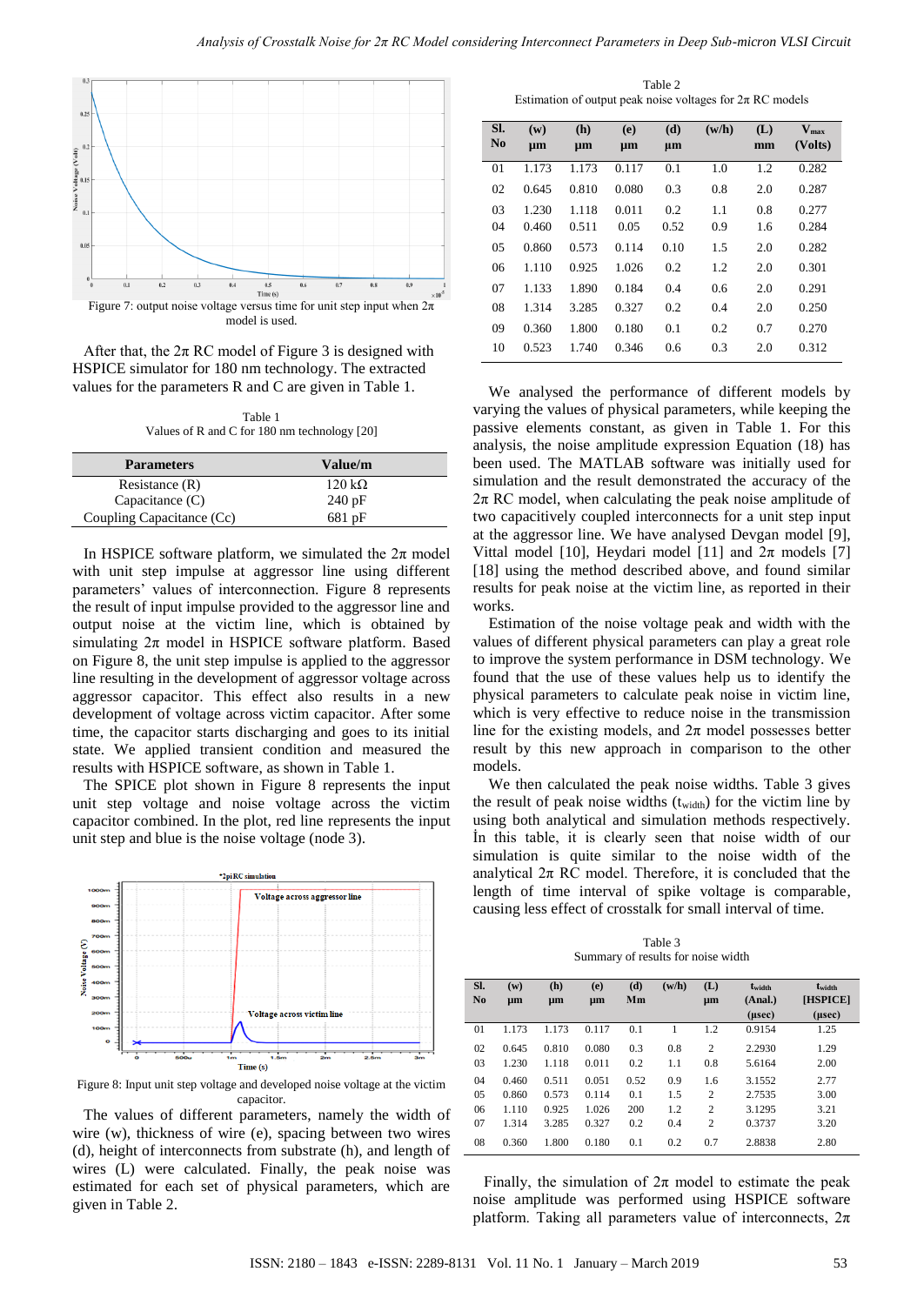model circuit design, a simulation was conducted at the node where crosstalk noise affect the victim line due to different issues, especially coupling capacitance between aggressor line and victim line. With the help of the Equations  $(12)$ ,  $(13)$ ,  $(14)$  and  $(15)$ , and using the optimum values of physical parameters which reduces the noise peak values, we calculated the passive elements values for the  $2\pi$ model to find the parcentage of error for various passive elements values and estimate the average parcentage of error, which is given in Table 4.

Table 4 Estimation of percentage of errors for  $2\pi$  model

<span id="page-5-0"></span>

|                |             |          |        | $2\pi$       | $2\pi$       | $2\pi$       |
|----------------|-------------|----------|--------|--------------|--------------|--------------|
| SI.            | $\bf{R}$    | $\bf Cs$ | Cc.    | (Anal.)      | (HSPICE)     | (This paper) |
| N <sub>0</sub> | $(k\Omega)$ | (pF/m)   | (pF/m) | <b>Volts</b> | <b>Volts</b> | $(\%$ Err.)  |
|                |             |          |        |              |              |              |
| 1              | 150         | 107      | 127    | 0.282        | 0.204        | 27.65        |
| $\overline{c}$ | 400         | 98       | 120    | 0.287        | 0.250        | 12.89        |
| 3              | 1000        | 100      | 115    | 0.277        | 0.262        | 5.40         |
| 4              | 527         | 103      | 123    | 0.284        | 0.250        | 11.9         |
| 5              | 350         | 136      | 161    | 0.282        | 0.245        | 13.12        |
| 6              | 30          | 150      | 195    | 0.301        | 0.211        | 29.90        |
| 7              | 160         | 90       | 111    | 0.291        | 0.204        | 29.8         |
| 8              | 80          | 80       | 99     | 0.250        | 0.238        | 4.80         |
| 9              | 527         | 68       | 83     | 0.270        | 0.236        | 12.5         |
| 10             | 190         | 81       | 110    | 0.312        | 0.223        | 12.59        |
|                |             |          |        |              | Average      | 16.06        |

By using the same combination of passive elements values provided in [Table 4](#page-5-0), we calculated the peak noise voltages for the four different models and estimated the percentage of error for each combinations. At the end of the process, we calculated the average values of errors for the respective models to measure the system performance, as presented in [Table 5.](#page-5-1)

Table 5 Comparison of the errors of different models

<span id="page-5-1"></span>

| SI.<br>No      | $2\pi$ (This paper)<br>(% Err.) | Devgan<br>(% Err.) | <b>Vittal</b><br>$\frac{6}{2}$ Err. | Heydari<br>(% Err.) |
|----------------|---------------------------------|--------------------|-------------------------------------|---------------------|
|                | 27.65                           | 2.55               | 27.00                               | 3.22                |
| $\overline{2}$ | 12.89                           | 21.07              | 39.70                               | 38.95               |
| 3              | 5.40                            | 35.82              | 27.79                               | 11.94               |
| 4              | 11.90                           | 26.49              | 14.43                               | 18.30               |
| 5              | 13.12                           | 11.29              | 4.138                               | 8.31                |
| 6              | 29.90                           | 3.68               | 13.30                               | 3.30                |
| 7              | 29.80                           | 4.17               | 8.59                                | 9.69                |
| 8              | 4.80                            | 3.49               | 32.00                               | 11.52               |
| 9              | 12.50                           | 12.57              | 21.81                               | 21.74               |
| 10             | 12.59                           | 1.92               | 39.10                               | 36.89               |
| Average        | 16.06                           | 12.30              | 21.78                               | 16.386              |

We calculated the percentage of noise errors for Devgan model [9], Vittal model [10], Heydari model [11],  $2\pi$  model [This paper], comparing them with HSPICE simulation result and errors of 16.06%, 12.30%, 21.78%, and 16.39%, respectively. Although the percentage of noise error of  $2\pi$ [This paper] and Heydari models are almost at the same range, the implementation of  $2\pi$  RC model is more effective and less complicated in terms of transmission line modeling.

At the end, the analysis of noise voltages with respect to frequency has been performed, taken into consideration of the same parametersas mentioned above for  $2\pi$  model. AC unit step input is provided to the aggressor line with increasing frequency. We plotted innoise (node 2) and outnoise (node 4) at panel 1 and panel 2 in HSPICE simulator respectively, as shown in [Figure 9,](#page-5-2) where X-axis represents the frequency in Hz and Y-axis represents the noise voltage at aggressor node. In [Figure 9](#page-5-2) (a), it clearly indicates an exponentially decrease of innoise resulting from the frequency increasing, and in [Figure 9](#page-5-2) (b) indicates the outnoise at aggressor. Therefore, we can establish that noise is inversely proportional to frequency within a certain level.



<span id="page-5-2"></span>Figure 9: Noise calculation (a) innoise (b) outnoise for AC analysis.

The existing models did not take into account the physical parameters for estimating and minimizing crosstalk noise over a range of operating frequency. In our work, we used the value of resistors, capacitors according to [20] and established a relation between the passive elements and physical parameters of transmission line to find the peak noise voltage and noise width at the victim line.

# IV. CONCLUSION

In this work, we focus on the analysis of  $2\pi$  RC model to get accurate modelling of crosstalk noise using different interconnect parameters' (width of wire, thickness of wire, spacing between two wires, height of interconnects from substrate, length of wires) values for RC interconnects in DSM VLSI circuits and derived expressions for peak amplitude, pulse width, and time-domain waveform of crosstalk noise. MATLAB and HSPICE software platform have been used to simulate  $2\pi$  model with different parameters' values, and these simulation results were compared with analytical values of different crosstalk estimation models. It is concluded that although the crosstalk noise amplitude and width in victim line are the major problems in transmission line signal propagation, this can be minimized by optimizing the interconnecting parameters for any particular range of frequency.

# **REFERENCES**

- [1] D. Pandini, C. Forzen, and L. Baldi, "Design methodologies and architecture solutions for high-performance Interconnects," in in Proc. IEEEInt. Conf. on Computer Design (ICCD'04), San Jose, California,USA., 2004, pp. 152–159.
- [2] D. Sylvester and K. Keutzer , "Getting to the Bottom of Deep Submicron II: A Global Wiring Paradigm," in In Proceedings of the 1999 international symposium on Physical design, Monterey, California, USA, 1990, pp. 193-200.
- [3] S. R. P. R Datla, "Crosstalk Delay Analysis in Very Deep Sub Micron VLSI Circuits," New Delhi, , 2004.